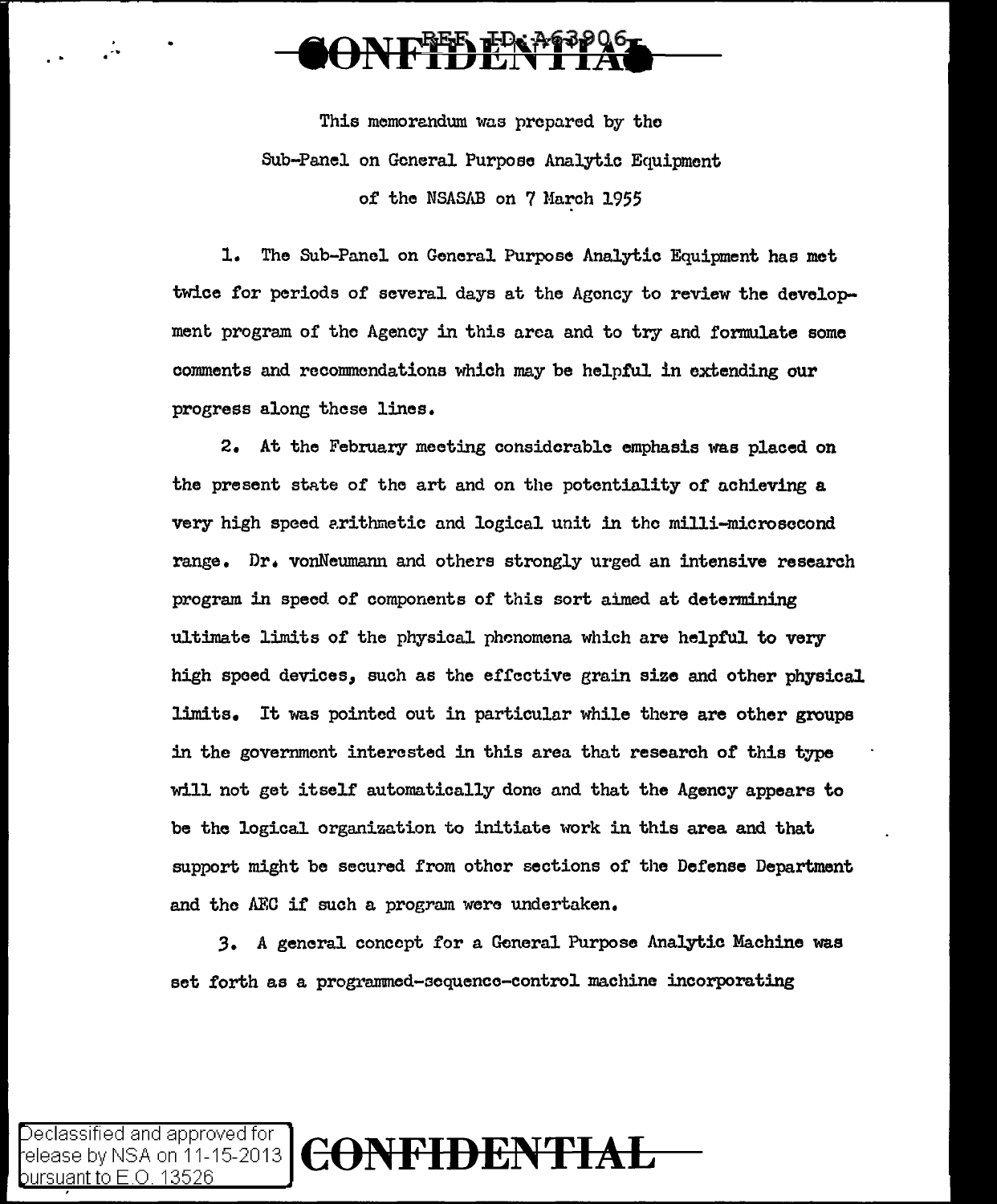# **OONFIDENTIAC**

ancilliary units carrying out specific cryptologic operations or processes. In order to meet the wide veriety of requirements in verious types of work in the Agency it was felt that such a machine should have the capacity of modifying its instructions by a technique such as micro-programming which will permit the construction of new instructions which the machine can carry out after its completion and while it is in use. This would also permit the creating of complete instructions on what arc essentially short high speed. sub-routines which can be called into operation by a single instruction and applied repeatedly by a mechanism such as the  $1103'$ s repeat instruction.

 $4.$  A third requirement in the machine would be the development of some way of introducing . parallelism in the operation of various portions of tho maclunc so that tho quantity of work produced can approximate in some special cases that of special purpose analytic machines such as the comparators or the sled type machine.

5. It is felt that for this general area of machine operation a basically different logical organization from that of the customary electronic computer may bo preferable. One point in particular in which there seems to be general agreement was that essentially all data processing and manipulation involves two streams of data and that the machine should be organized so that work can be effectively carried out on tho basis from input through proccssine; to output nnd the arithmetic unit be connected between the two streams and perhaps folloued by a comparison device between the two streams. It is also

2

## **CONFIDENTIAL**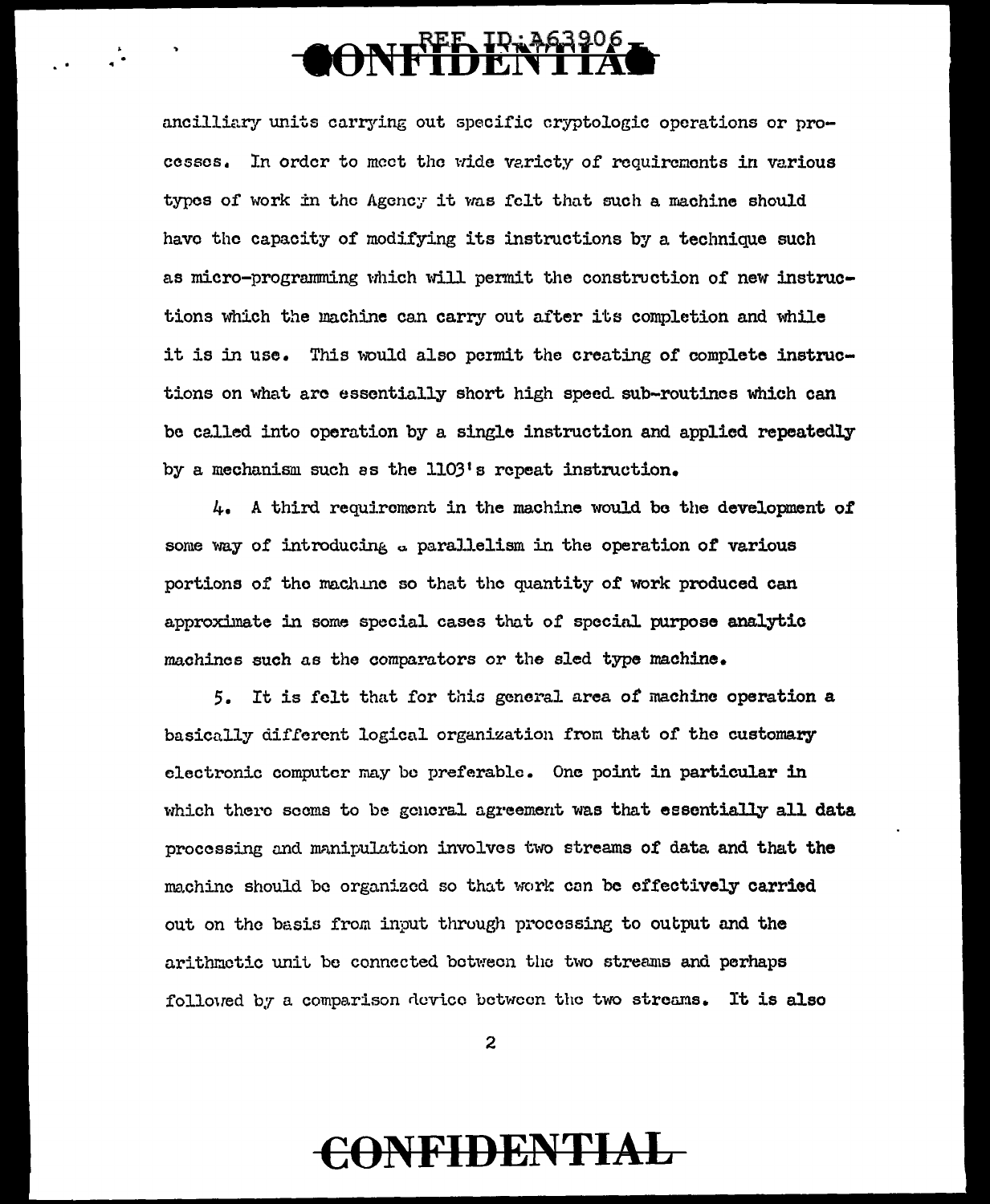#### ONFIDENTITA

..

felt that because of the nature of the work the machine should be fundamentally based on character-at-a-time operation with variable word, message, and record length so that a single instruction can call for the complete processing of an area of data corresponding to any one of these classes.

6. One very important general requirement is that special attention be given to the simplicity of programming the machine so that more one-time jobs can be undertaken by the programmers and even by the analysts as they encounter situations where a machine run may bo useful.

7. In view of the status of the digital computer art at the present time as indicated by machines in use, it appears quite reasonable to set up standards for magnetic tape input and output operations of 50,000 characters per second; for an internal electronic character handling rate of one million characters per second: and for magnetic drum reading of  $250<sub>s</sub>000$  characters per second. These basic character rates can all be modified by paralleling to secure more favorable ratios between tho various classes of data storage.

s. In accordance with the discussions led by Dr. vonNeumann we should certainly use the £nstest possible speed in the central analytic unit and work out the necessary mechanism for combining this high speed unit with the slower memories which are all that are available nt the present time.

3

#### CONFIDENTIAL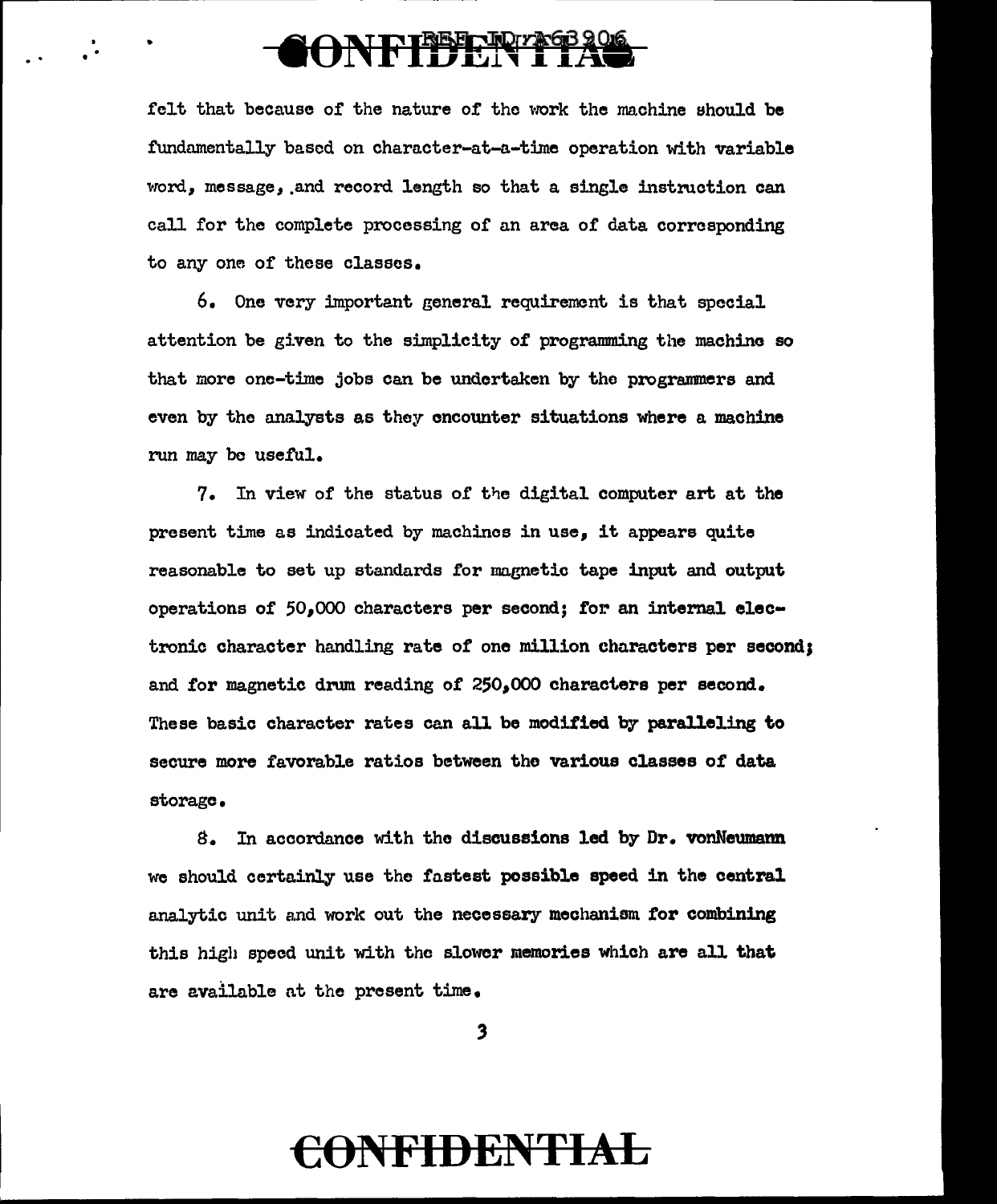### ONFIFFERESS 206

9. A discussion submitted at the last moeting with Mr. Snyder and Mr. Lathroum concerning the Farmer Project indicates that this program incorporates much of this thinking and is approaching a point where some definite design decisions can be made leading to the starting of a minimum system to which additional units can be added as developed. There is, however, a basic difference in that the Farmor system considers the individual analytic units as special machines which can be operated independently with separate input and output. The computer with its programmed sequence control is a vital but not essential one of the machines in the system. This in turn implies that the various machine units in the system have logical programming ability and that control would be passed from one machine to the next as it completed its work on some particular data. For instance. a minimum system might consist of input and output units. a modular arithmetic and a scoring unit, and this machine would be useful without the computer and its overall program control.

10. Because of a similarity between the Farmer Program and suggestions made by Panel Members in regard to the General Purpose Analytic Machine, it is strongly recommended that additional analytic and engineering effort be devoted to defining the elements of the Farmer System and to establishing design standards for the system and review of possible logical organizations of the computer and of the auxiliary units such as comparators, the recognition units, rotor analogs, etc., and in particular, that the set of instruc-

4

#### NFIDENTI